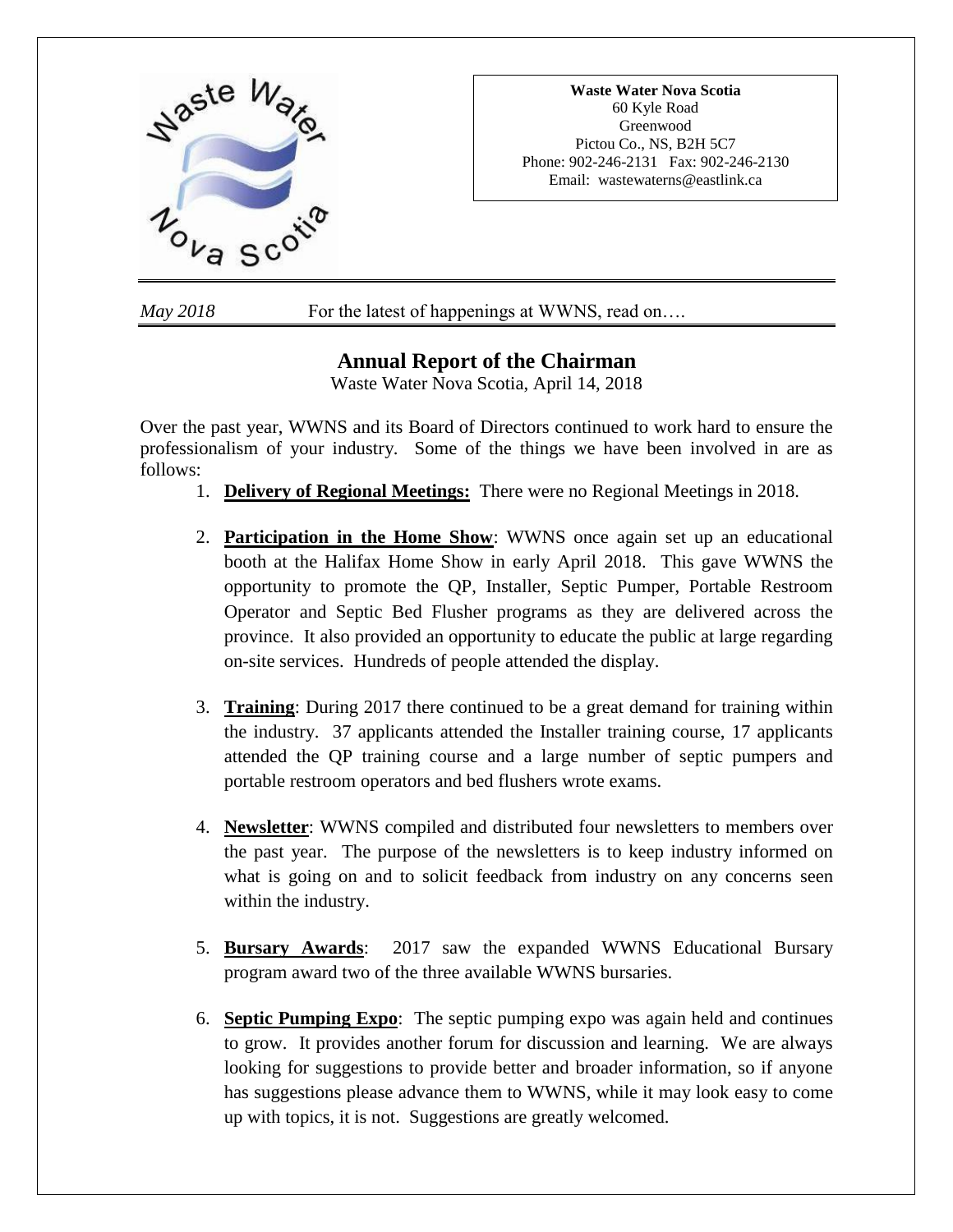7. **WWNS Board of Directors and Executive Director**: Over the past year your Board of Director's and your Executive Director continued to work in your best interest and have provided me with the support to carry out my job as Chair of WWNS. To all of them a hardy Thank-you. I have greatly enjoyed being part of this Board, however, I have decided that it is time to step down and hopefully provide an opportunity for others to step up and offer their time and input.

In closing, the association has come a long way in the last 20 years or so, and the changes and upgrades continue to be applied to the program in consultation between NSE and WWNS. We continue to strive for the betterment of the industry and protection of the public and environment but it takes a great effort by all. Involvement of the membership is imperative to continue to move forward with positive changes. Your suggestions and ideas are all welcomed so please get involved. Thank you.

Steven R. Williams, P.Eng Chair, WWNS

# **2018 ANNUAL GENERAL MEETING**

Waste Water Nova Scotia closed out the year with its Annual General Meeting, held in Truro on April 14.

Rob Jamieson, *Dalhousie University* presented ongoing research on **Managing Phosphorus Loading from On-Site Wastewater Systems to Lakes** and Dominic Mercier, *Enviro-STEP Technologies* discussed **The Impact of Water Softeners on Onsite Wastewater Systems.**

There were two presentations on insurance:

Tom Baker, *Arthur J. Gallagher Insurance* presented a new add-on to their QP insurance policies which would cover those doing **re-inspections of septic systems for real estate transfers**.

Mike Fralick, *Fralick Financial & Insurance* discussed the advantages of developing a **group benefits plans for members of Waste Water Nova Scotia**. There was a great deal of interest from the audience and WWNS will be working to move the idea forward. More details to follow.

Thank you to all the **Exhibitors** who participated in the trade show portion of our Expo & AGM this year. We were happy to welcome a number of new Exhibitors as well as those returning Exhibitors who continue to support WWNS and its membership. We look forward to seeing you again next year.

Congratulations as well to the winners of the many door prizes which were donated by the Exhibitors and WWNS.

If you have any suggestions for speakers or topics for either of these events in the future or would like to be part of a planning committee, please contact the office of WWNS or your area representative.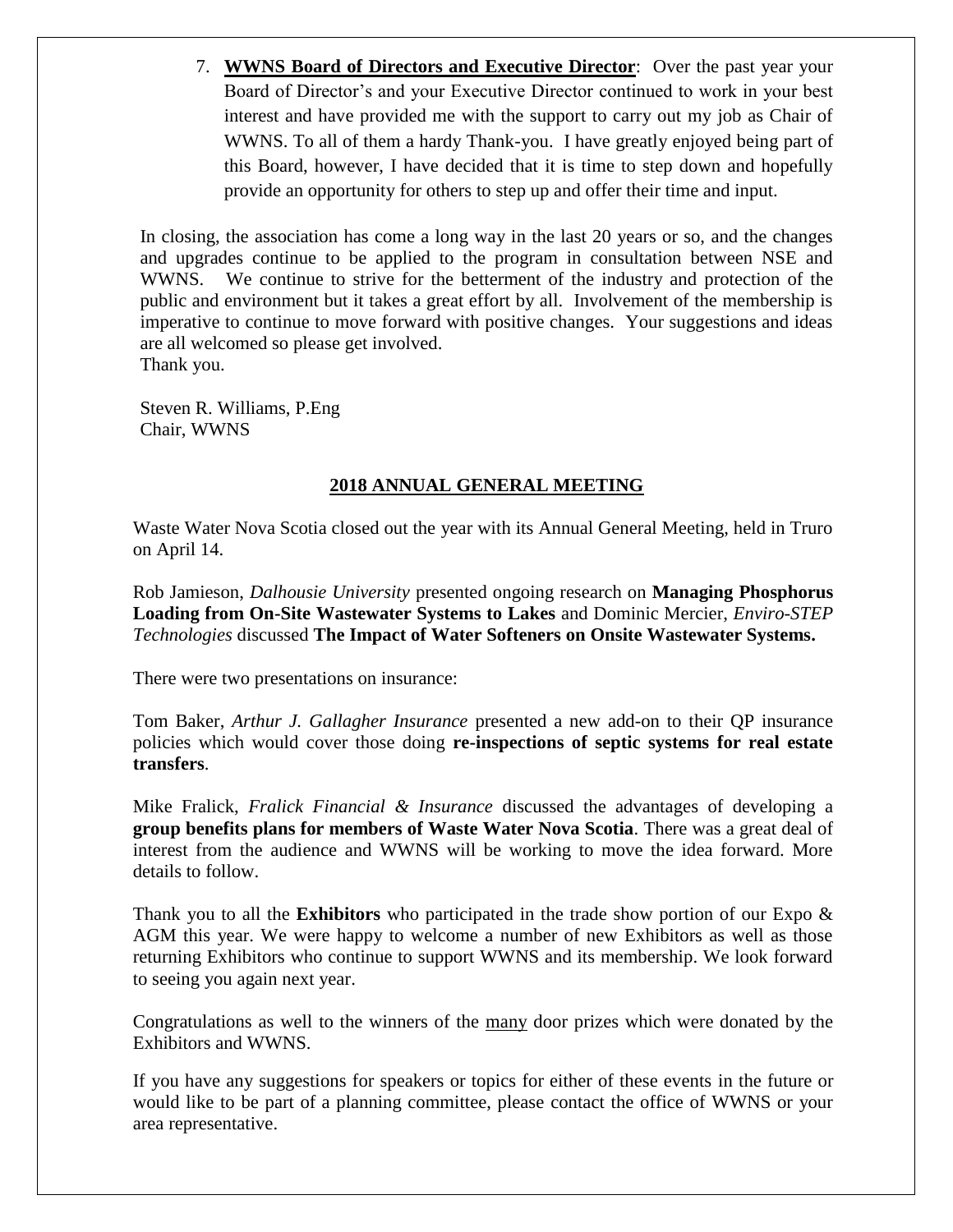# **SEPTIC PUMPING EXPO**

WWNS held its fourth annual Septic Pumping Expo at the Best Western Glengarry on April 13. Septic Pumpers, Portable Restroom Operators and other industry members from across Nova Scotia along with guests from New Brunswick, PEI, and Ontario were treated to presentations on **Proper selection, use & inspection of Portable Fire extinguishers -** Derwin Swinemar, Deputy Fire Marshal Province of Nova Scotia**; Vacuum Pump Safe Operation and Maintenance -** Toby Jones, *Fruitland Manufacturing* and **Portable Sanitation Excellence on Work Sites -** Tony Watson, *Portable Sanitation Association International* along with time to network with others in the industry and view the displays provided by the suppliers.

## **FRIEND OF THE INDUSTRY AWARDS**



Each year, WWNS looks to recognize someone for their contribution towards the betterment of the onsite sewage industry in Nova Scotia.

This year WWNS was pleased to present Friend of the Industry awards to two very deserving people - **Steve Williams and Gary Hines,** recognizing their effort and dedication to the on-site sewage program.

Both Gary and Steve were long time members of the Board of Directors at WWNS and have contributed countless volunteer hours to the WWNS and the industry.

#### **BOARD OF DIRECTORS**

Three Board seats were offered for election at the AGM including retiring Chairman and Director for the Halifax / Hants area **Steven Williams**. The Board of Directors welcomes **David Roy** to the table as the new Representative for Halifax / Hants as they continue to work for the betterment of the on-site industry in Nova Scotia. WWNS would like to thank outgoing Chairman **Steve Williams** for his many years of service volunteering and adding his expertise to the Board.

## **BURSARY PROGRAM**

The Bursary program will be offered by WWNS again this year to support active members of WWNS and their family members with post-secondary education. Along with the University and College Bursaries, the program was expanded to include a third award for students attending a trades related course. Bursaries will have a value of \$1000 each. All applications will be accepted but preference will be given to students studying in a field related to the on-site sewage industry.

Applications are available through the WWNS office or online in the Members section of the WWNS website at [www.wwns.ca](http://www.wwns.ca/) . Applications must be received by August 15.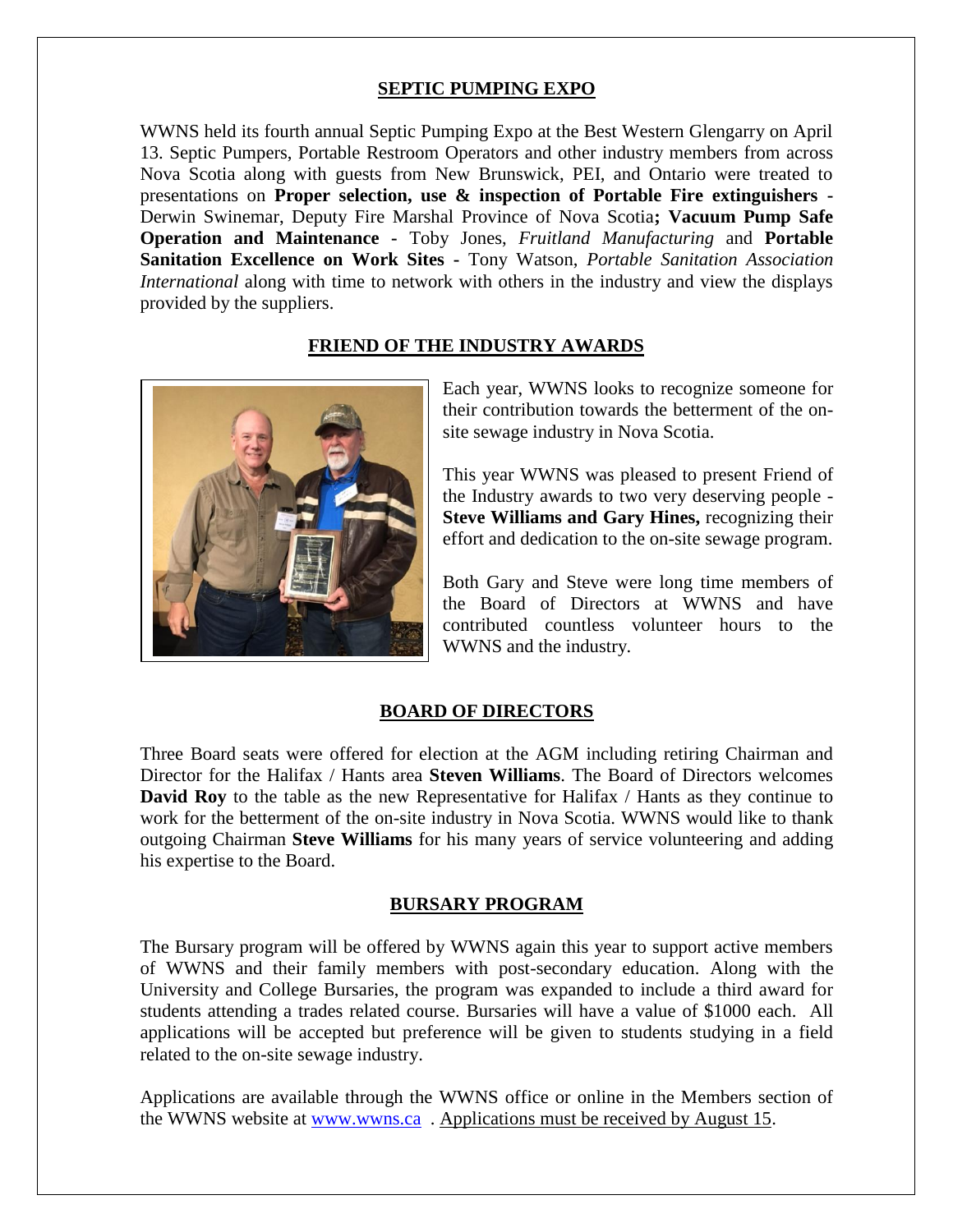## **NSE UPDATE**

The table below was presented by NSE at the Annual General Meeting outlining the statistics related to switching to the Notifications process.

| Year | # of<br>applications for<br><b>Approval</b> | # of Notifications<br>submitted | <b>Total</b><br>submissions | <b>Notification</b><br><b>Percent</b> |
|------|---------------------------------------------|---------------------------------|-----------------------------|---------------------------------------|
| 2015 | 2091                                        | O                               | 2091                        | 0%                                    |
| 2016 | 1109                                        | 1158                            | 2267                        | 51%                                   |
| 2017 | 156                                         | 2220                            | 2376                        | 93%                                   |

NSE also provided statistics showing an increased number of audits and a reduction in the amount of enforcement actions necessary.

| Year | # of<br><b>Audits</b> | # of<br>complaints | <b>Total</b><br><b>NSE Site</b><br><b>Visits</b> | # of enforcement<br>actions | % of Audit<br>enforcement |
|------|-----------------------|--------------------|--------------------------------------------------|-----------------------------|---------------------------|
| 2015 | 424                   | 301                | 725                                              | 127                         | 30%                       |
| 2016 | 556                   | 292                | 848                                              | 121                         | 22%                       |
| 2017 | 583                   | 289                | 872                                              | 118                         | 20%                       |

## **MEMBERSHIP**

If you have purchased a **2018** membership in WWNS, your name and contact information will be displayed on the Members page of the Waste Water Nova Scotia website. **Please take a moment to ensure the information is correct**. If you did not yet renew your 2018 membership, the form can be printed from the website or is available from the office. *(Please note – your membership in Waste Water Nova Scotia is not a license.)*

As a member of WWNS, you are now able to create your own webpage which will be linked to your contact information on the WWNS website to provide more details about your business and the services you offer. The login address is: <http://wwns.ca/members/login.php>

To login, you will be asked to provide your member number which is the 5 digit member id # (Mbr Id) on your **2018** membership receipt and a password which is your last name. Login, fill in the information, and click the **UPDATE** button to activate your page.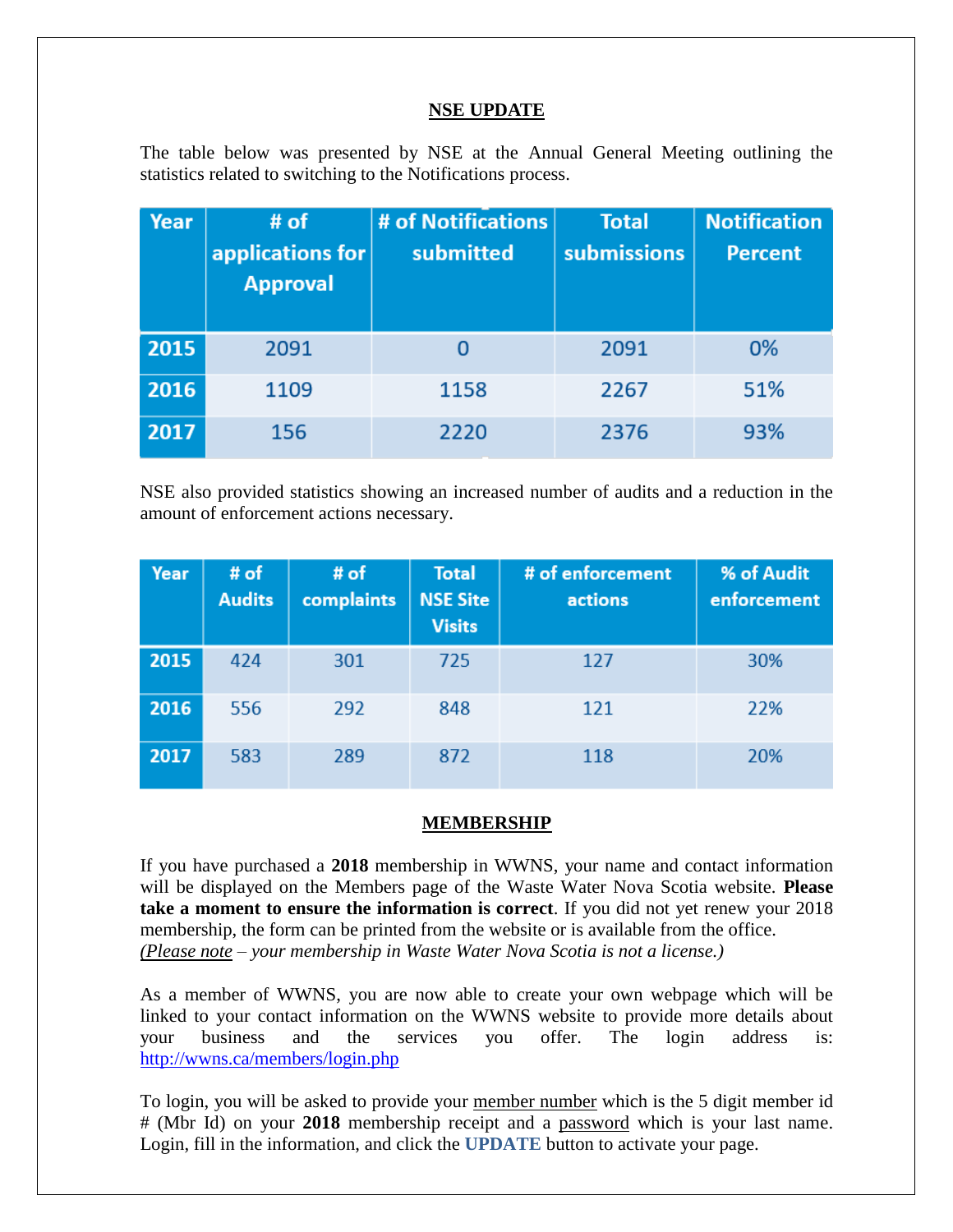### **MENTORSHIP**

WWNS has been asked to consider establishing a list of persons interested in mentoring those new to the industry. Criteria and a registration process are being considered. If you are interested in being a mentor please contact the WWNS office.

#### **ON-SITE SEWAGE PROGRAM TIDBITS**

- 1. Recording everyone's PDP's is a big job. While we are confident we have not left anyone out, I would ask that you check your PDP points on the WWNS website. Those who purchased their 2018 WWNS membership should check to make sure their contact information is displayed correctly on the webpage. If you notice any discrepancies, please advise.
- 2. We continue to receive questions about insurance at the Office of WWNS. If you are dealing with septic, be sure your policy includes "**Pollution Inclusion**".
- 3. The latest **newsletter** can always be found on the WWNS website. Look for the next edition, including *upcoming meeting dates*, to be out by December 2018.
- 4. Occasionally, WWNS is made aware of training being offered by suppliers about their products. This information is posted in the news section of our website as it becomes available
- 5. A list of certified (licensed) persons is available on the NSE webpage at: <http://www.gov.ns.ca/nse/cms/Search.asp>
- 6. On-site Sewage Disposal Systems Regulations: <https://www.novascotia.ca/just/regulations/regs/envsewage.htm>
- 7. Activities Designation Regulations: <https://www.novascotia.ca/just/regulations/regs/envactiv.htm>
- 8. On-site Sewage Disposal Systems Standard and Q&A: <https://www.novascotia.ca/nse/wastewater/on.site.sewage.disposal.asp>
- 9. The new fillable forms can be found at <http://novascotia.ca/nse/wastewater/regulations.tech.guidelines.asp>